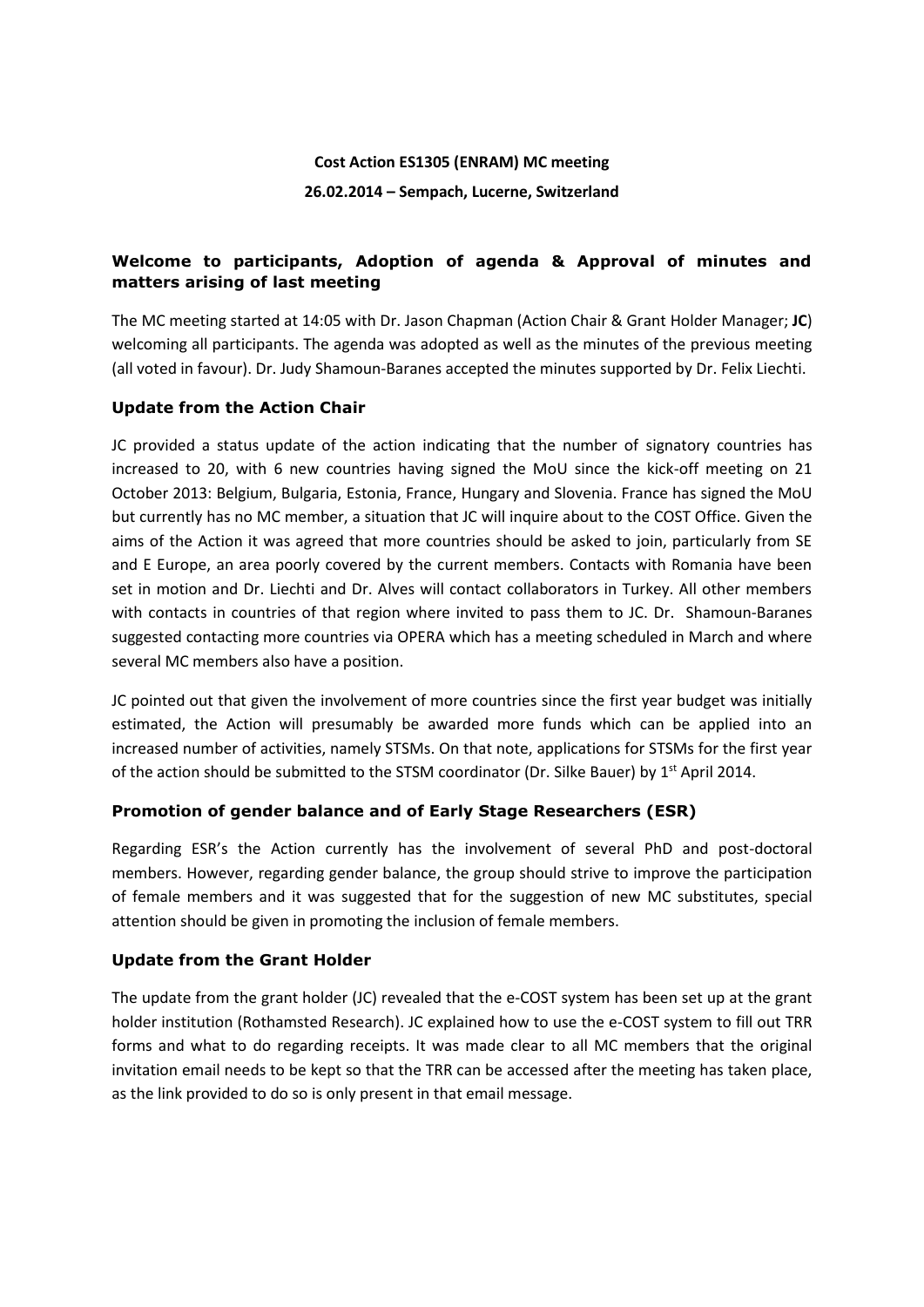# **Update from the COST Office & from the DC Rapporteur**

Neither the COST officer nor the DC Rapporteur were present in this meeting so there was no update from them.

# **Annual Progress Conference (APC)**

The Monitoring Progress Report (MPR) has to be submitted by the  $1<sup>st</sup>$  of April and JC will ensure a draft of this is circulated to the Core Group in time for comments before the submission deadline. JC will attend the APC on 12<sup>th</sup> & 13<sup>th</sup> May in Dubrovnik, Croatia, where a presentation and poster will be presented. JC pointed out that he will get an insight into Actions that are in their  $2^{nd}$  and  $3^{rd}$  years and report back to the MC so that members can anticipate events occurring in those years of the action. Before presenting the talk and poster at the APC, both documents will be circulated to the core group members and anyone that wishes to be involved.

# **Follow-up of MoU objectives (Progress report of working groups)**

Summaries of the WG meetings which had been held on the previous 1.5 days were presented by the WG leaders; the main decisions and Action points are briefly summarised here, but the bulk of this material can be found in the associated minutes of the combined WG1 – WG4 meetings held on  $25<sup>th</sup>$  &  $26<sup>th</sup>$  (am) February, immediately preceding this MC meeting.

**WG1**

#### **Action points:**

- 1) Hidde/Gunther: Hidde asks Willem Bouten / Jurriaan Spaaks for possibilities of an implementation STSM by Jurriaan. If Jurriaan is interested, Hidde puts Jurriaan and Gunther into contact and they fix a schedule/timeline, otherwise a different approach within WG1 needs to be discussed (Feb/March 2014)
- 2) Jarmo/Matti: confirm dates with potential participants (end of Feb).
- 3) Hidde/Gunther: find out when the next decision round of the Eumetnet assembly takes place – this determines when the ENRAM letter needs to be sent out (see 3 below)
- 4) Adriaan: draft a letter to directors of NMSs (Eumetnet assembly) (for review within WG1/core group), to be sent out before next opera meeting (19 march)
- 5) Hidde: file an official request for data access via Baltrad to the eumetnet assembly (opera meeting 19-21 March)
- 6) Hidde: draft an email to the opera representatives (after Opera meeting, last week of March) and approach national ENRAM representatives for sending this email.
- 7) Hidde: deliver website content to Judy

[*WG1 Minutes prepared by Adriaan Dokter – see full minutes for details*]

#### **WG2**

#### **Action points:**

1) Decide who organises which radar site for field calibration experiment?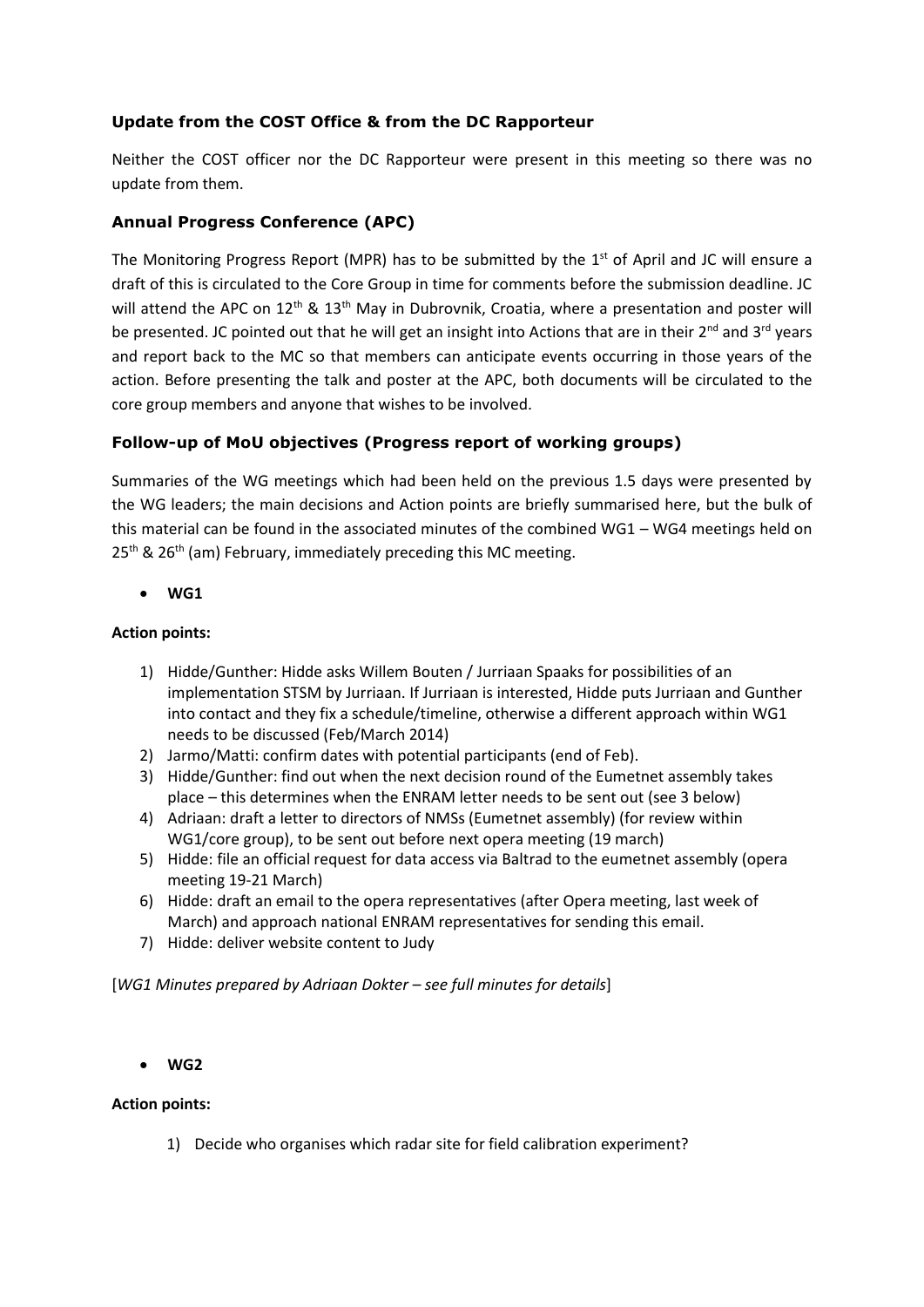- 2) Find out what kind of data can be expected from which site? => migration parameters and observation period
- 3) Which weather radar data are available for the period of 1.Aug 30. Nov.2014?
- 4) Application for an STSM exchange between Sempach (CH) and Rothamstad (UK).
- 5) Preparation of the WG1 and WG2 meeting in Helsinki ( $8<sup>th</sup>$  &  $9<sup>th</sup>$  July 2014); decision of campaigns with existing radars (sensors), pre-existing data;

[*WG2 minutes prepared by Jan Blew & Felix Liechti – see full minutes for details*]

# **WG3**

Via 3 linked STSMs from Belgium to Holland, a data showcase will be developed that the WG will use as a data challenge for visualization tool experts and developers. It was decided to use a migration wave event that was recorded between the 05.04.2013 and end of that month (on both radar and tracking studies). The dataset for the data showcase needs to be prepared as follows:

- 1) Raw data from 5 weather radars (3 in the Netherlands and 2 in Belgium) to use as reference provided as "ppi" files by Hidde Leijnse (possibly already smoother data);
- 2) Processed data (ie, with bird algorithm applied) form the same 5 weather radars plus of 2 military radars (1 from Belgium and one from the Netherlands) provided by Judy Shamoun-Baranes and Hans van Gasteren who will also check for adaptations to algorithm assumptions about species group;
- 3) Weather data as wind vectors at different pressure levels provided by Judy Shamoun-Baranes;
- 4) Modelled data on the movement vectors of birds provided by Hans van Gasteren who will run the model to get tracking data.

[*WG3 minutes prepared by Hans van Gasteren – see full minutes for details*]

# **WG4**

Discussion in WG 4 was limited to drawing up a long list of questions/topics for our proposed review paper, dealing with the role that radar studies can play in answering some of the "Grand Challenges of Movement Ecology". A long-list of about 35 topics was produced at the meeting.

Action points:

- 1) the long list of topics will be typed up by Jason Chapman and circulated to a small group (comprising WG 4 members and a few other ENRAM colleagues) within a week or so, for correcting and adding any omissions.
- 2) Once a finalised long list is produced, this will be circulated to a much broader community of people interested in movement research (the entire ENRAM community plus selected international experts), who will be asked to select their top 10 topics.
- 3) This "horizon scan" of the movement ecology community will be used to select between 10 – 12 topics that will be discussed in the review paper.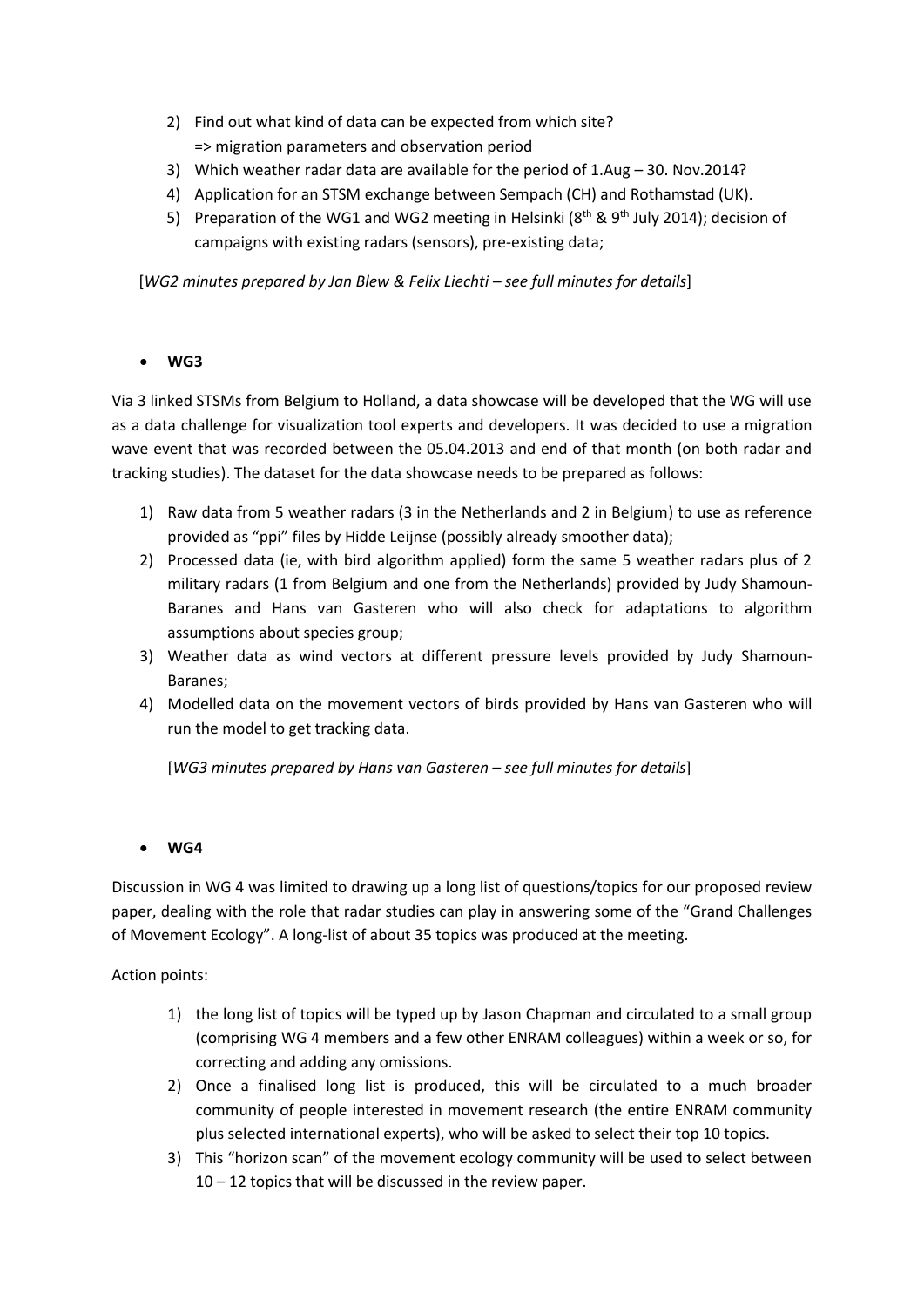4) A first draft of the review paper (in the form of an internal report) will be circulated to the ENRAM community ahead of the next MC meeting, to be held in Spain in October 2014.

[*WG4 minutes prepared by Jason Chapman – see full minutes for details*]

# **Scientific planning**

It was agreed that joint WG meetings should have about 10 members per WG. Regarding dissemination and given the previously planned dissemination activities (i.e. participation of Dr. Shamoun-Baranes at the International Ornithological Congress in Tokyo in August 2014, scientific paper already submitted to journal Movement Ecology and the website domain already acquired, [www.ernam.eu\)](http://www.ernam.eu/), the original dissemination budget has already been spent. However, given the inclusion of other countries since the original budget was established further dissemination activities can be planned.

Dr. Yossi Leshem suggested the production of a brochure to raise awareness regarding ENRAM which the group agreed was useful. Dr. Natalino Fenech volunteered to collate the information (text and photos) in order to produce it and JC indicated that his institution would be able to produce the layout and design. It was agreed that every institution in which MC members are affiliated will have their logo in this brochure.

Dr. Gonzalo Arroyo stated that any press or media output regarding ENRAM (local or international) should be logged, and Dr. Natalino Fenech offered to collate this information.

It was suggested that the website included a page with member's name, position in ENRAM and a subtitle of main activity (e.g. Radar Meteorologist) together with an hyperlink to the member's professional website.

It was agreed that minutes of MC and WG meeting will also be freely available on the website.

# **Requests for new members**

As indicated above, contacts will be established in several countries currently not included in the action, namely: Turkey, Greece, Serbia, Iceland and Austria.

# **Non-COST applications to the Actions**

It was proposed by JC that the following international experts should be invited to ENRAM meetings in 2014: Prof Phil Chilson (University of Oklahoma, USA) and Dr Alistair Drake (University of New South Wales, Australia) to the Helsinki workshop in July 2014; and Dr Jeff Kelly (University of Oklahoma, USA) to the Spanish MC / WG meetings in October 2014. This was voted on, and unanimous agreement was reached – invitations will be issued. It was agreed that suggestions of international experts from non-COST countries who could be invited to 2015 meetings should be sent to the core group.